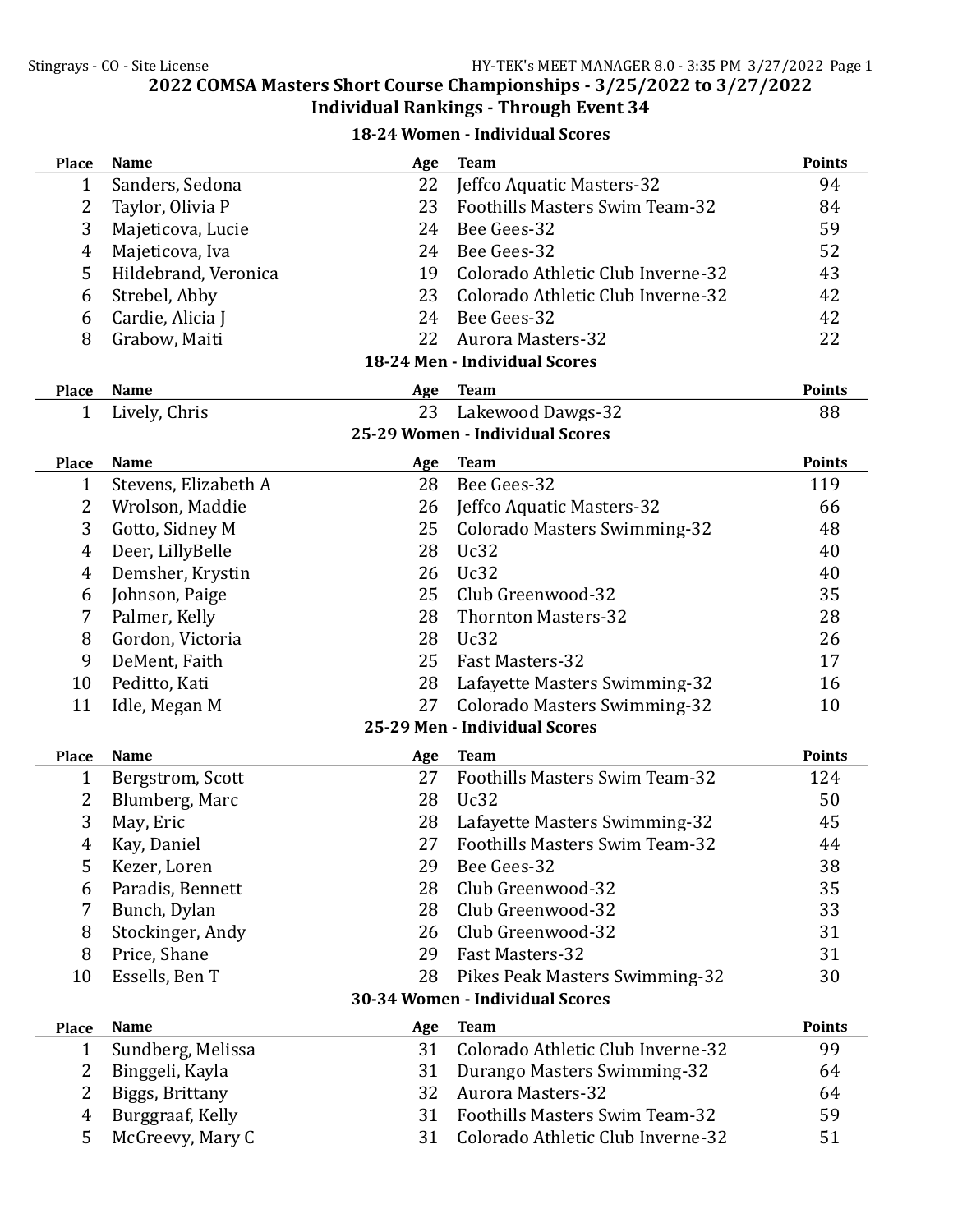| <b>Place</b>                    | <b>Name</b>         | Age       | <b>Team</b>                                           | <b>Points</b> |  |
|---------------------------------|---------------------|-----------|-------------------------------------------------------|---------------|--|
| 6                               | Boyce, Katie        | 33        | Jeffco Aquatic Masters-32                             | 49            |  |
| 7                               | Meyer, Lauren K     | 34        | Foothills Masters Swim Team-32                        | 48            |  |
| 8                               | Varner, Meghan      | 30        | <b>Boulder Aquatic Masters-32</b>                     | 38            |  |
| 9                               | Person, Hannah      | 34        | <b>Foothills Masters Swim Team-32</b>                 | 36            |  |
| 9                               | Prigge, Alex        | 34        | Fast Masters-32                                       | 36            |  |
| 11                              | Sassler, Sarah      | 33        | Jeffco Aquatic Masters-32                             | 33            |  |
| 12                              | Roehrig, Erin       | 31        | Fast Masters-32                                       | 21            |  |
|                                 |                     |           | 30-34 Men - Individual Scores                         |               |  |
|                                 | <b>Name</b>         |           |                                                       | <b>Points</b> |  |
| <b>Place</b><br>1               | Zarian, Steven      | Age<br>31 | <b>Team</b><br>Jeffco Aquatic Masters-32              | 60            |  |
| 2                               |                     | 31        | Jeffco Aquatic Masters-32                             | 53            |  |
| 3                               | Hepper, Charles     | 33        |                                                       |               |  |
|                                 | Claveau, David      | 31        | Jeffco Aquatic Masters-32<br><b>Aurora Masters-32</b> | 38            |  |
| $\overline{4}$                  | Fulcomer, Vance     |           |                                                       | 35            |  |
| 5                               | Paknys, Ramunas     | 30        | Pikes Peak Masters Swimming-32                        | 33            |  |
| 6                               | McCoy, Jonathan     | 31        | <b>Foothills Masters Swim Team-32</b>                 | 30            |  |
| 7                               | Davids, Thomas      | 32        | Uc32                                                  | 26            |  |
|                                 |                     |           | 35-39 Women - Individual Scores                       |               |  |
| <b>Place</b>                    | <b>Name</b>         | Age       | <b>Team</b>                                           | <b>Points</b> |  |
| 1                               | Jones, Elizabeth    | 38        | Jeffco Aquatic Masters-32                             | 103           |  |
| 2                               | Moss, Amanda L      | 37        | Jeffco Aquatic Masters-32                             | 85            |  |
| 3                               | Gibbons, Chelsea M  | 38        | Jeffco Aquatic Masters-32                             | 73            |  |
| $\overline{4}$                  | Lincoln, Laura Beth | 38        | Rochester Area Masters Swimmin-4                      | 70            |  |
| 5                               | Marne, Courtney     | 35        | Foothills Masters Swim Team-32                        | 60            |  |
| 6                               | Quinnell, Jodi      | 39        | Jeffco Aquatic Masters-32                             | 55            |  |
| 7                               | Tien, Lauren        | 36        | Jeffco Aquatic Masters-32                             | 49            |  |
| 8                               | Sawicz, Kasia       | 37        | Chelsea Piers Fitness Ny/Bk-6                         | 47            |  |
| 9                               | Klane, Kathryn      | 35        | Foothills Masters Swim Team-32                        | 37            |  |
| 10                              | Romero, Rachel      | 35        | Foothills Masters Swim Team-32                        | 33            |  |
| 11                              | Olivos, Maegan      | 37        | Jeffco Aquatic Masters-32                             | 32            |  |
| 11                              | Dodd, Leigh         | 38        | <b>Thornton Masters-32</b>                            | 32            |  |
| 13                              | Civitano, Ann       | 37        | Foothills Masters Swim Team-32                        | 23            |  |
| 13                              | Shupe, Abigail      | 37        | <b>Fast Masters-32</b>                                | 23            |  |
| 15                              | Small, Whitney      | 35        | <b>Usms One Event Registration</b>                    | 21            |  |
|                                 |                     |           | 35-39 Men - Individual Scores                         |               |  |
| <b>Place</b>                    | <b>Name</b>         | Age       | <b>Team</b>                                           | <b>Points</b> |  |
| $\mathbf{1}$                    | Senese, Bill        | 37        | Foothills Masters Swim Team-32                        | 142           |  |
| 2                               | Gullett, Jeffrey    | 38        | <b>Thornton Masters-32</b>                            | 97.50         |  |
| 3                               | White, J.D.         | 38        | Bee Gees-32                                           | 53.50         |  |
| 4                               | Colvert, Brian      | 38        | Pikes Peak Masters Swimming-32                        | 49            |  |
| 5                               | Clark, Steve        | 38        | <b>Thornton Masters-32</b>                            | 41            |  |
| 6                               | Heaton, Jesse       | 37        | Pikes Peak Masters Swimming-32                        | 38            |  |
| 7                               |                     | 38        |                                                       | 7             |  |
|                                 | Kunin, Timothy      |           | <b>Usms One Event Registration</b>                    |               |  |
| 40-44 Women - Individual Scores |                     |           |                                                       |               |  |
| <b>Place</b>                    | <b>Name</b>         | Age       | <b>Team</b>                                           | <b>Points</b> |  |
| $\mathbf{1}$                    | Ogden, Stacey       | 43        | Fast Masters-32                                       | 95            |  |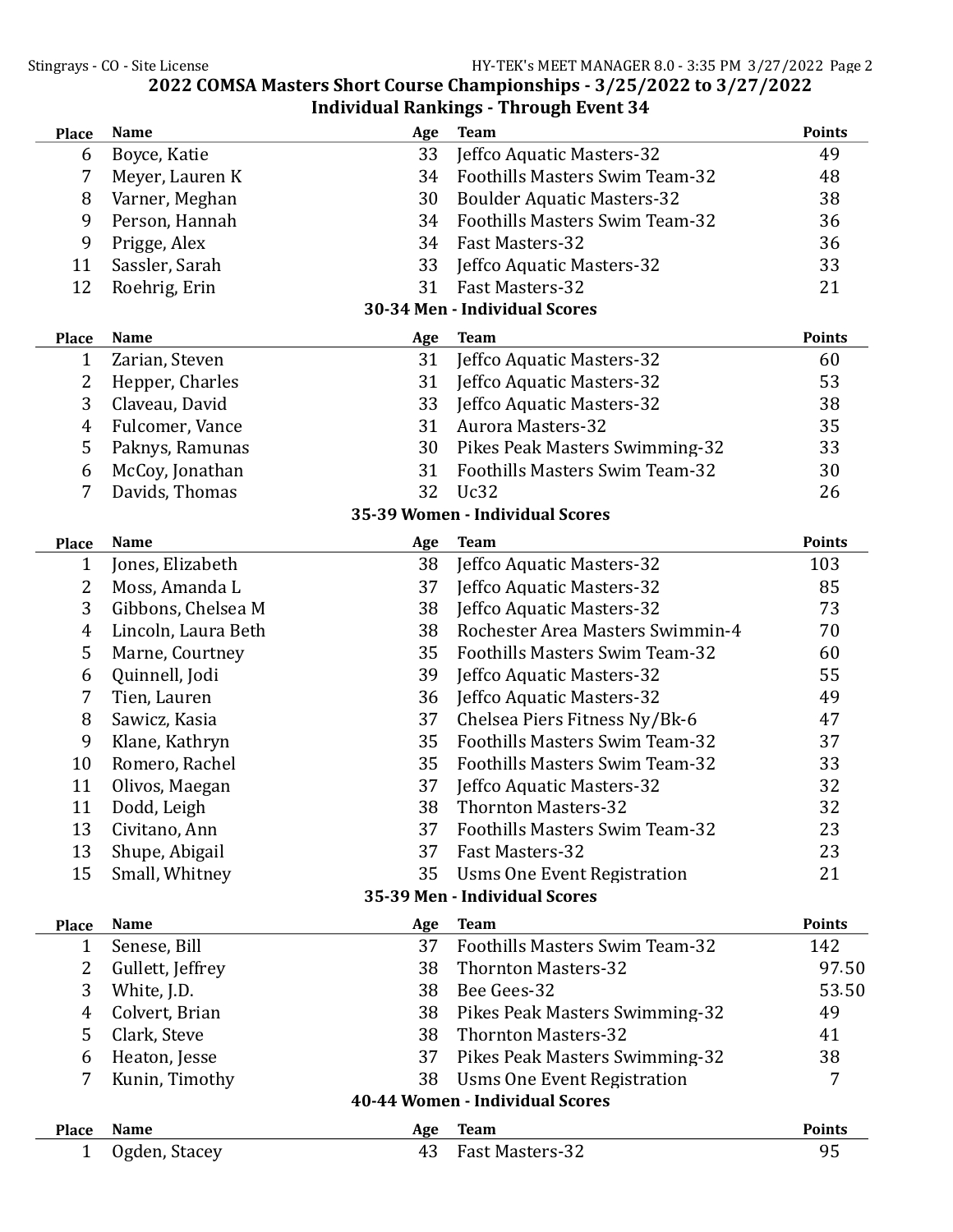## 2022 COMSA Masters Short Course Championships - 3/25/2022 to 3/27/2022

## Individual Rankings - Through Event 34

| 40-44 Women - Individual Scores |  |
|---------------------------------|--|
|---------------------------------|--|

| <b>Place</b>                  | <b>Name</b>                          | Age       | <b>Team</b>                                             | <b>Points</b> |  |
|-------------------------------|--------------------------------------|-----------|---------------------------------------------------------|---------------|--|
| 2                             | Gibbs, Stacey D                      | 40        | Bee Gees-32                                             | 86            |  |
| 3                             | Linke, Lyndsey                       | 41        | Fast Masters-32                                         | 84            |  |
| $\overline{4}$                | Stucka-Benally, Jennifer M           | 41        | Durango Masters Swimming-32                             | 74            |  |
| 5                             | Ayers, Amber                         | 40        | Pikes Peak Masters Swimming-32                          | 53            |  |
| 6                             | Daelli, Carly                        | 41        | Uc32                                                    | 32            |  |
| 7                             | Lee, Jodi                            | 44        | Jeffco Aquatic Masters-32                               | 31            |  |
| 8                             | Marschner, Marie                     | 43        | Jeffco Aquatic Masters-32                               | 30            |  |
| 9                             | Brewster, Natalie                    | 43        | <b>Chatfield Gravel Pond Swimmers-32</b>                | 28            |  |
| 10                            | Berra, Alexis M                      | 41        | Foothills Masters Swim Team-32                          | 21            |  |
| 11                            | Despain, Christina                   | 44        | <b>Aurora Masters-32</b>                                | 17            |  |
| 12                            | Ross, Karen                          | 41        | Bee Gees-32                                             | 13            |  |
| 13                            | Moffatt, Kathleen M                  | 43        | Foothills Masters Swim Team-32                          | 7             |  |
|                               |                                      |           | 40-44 Men - Individual Scores                           |               |  |
| <b>Place</b>                  | <b>Name</b>                          | Age       | <b>Team</b>                                             | <b>Points</b> |  |
| 1                             | Caswell, Ian                         | 43        | Bee Gees-32                                             | 126           |  |
| 2                             | Batchelder, John                     | 41        | Club Greenwood-32                                       | 103           |  |
| 3                             | Bergford, Brian                      | 40        | <b>Thornton Masters-32</b>                              | 83            |  |
| 4                             | Castor, Jimmy                        | 41        | <b>Foothills Masters Swim Team-32</b>                   | 72            |  |
| 5                             | Foster, Steven                       | 42        | Durango Masters Swimming-32                             | 68            |  |
| 6                             | Pierce, Jeffrey                      | 41        | Fast Masters-32                                         | 64            |  |
| 7                             | Trinidad, RD                         | 42        | Pikes Peak Masters Swimming-32                          | 55            |  |
| 8                             | Sabala, Michael                      | 41        | Chelsea Piers Fitness Ny/Bk-6                           | 48            |  |
| 9                             | Heath, James                         | 41        | Uc32                                                    | 33            |  |
| 10                            | Fleischmann, Brian                   | 43        | Pikes Peak Masters Swimming-32                          | 22            |  |
| 11                            | Alfred-Ockiya, John                  | 41        | Uc32                                                    | 16            |  |
| 12                            | Ingebritson, Tom                     | 43        | Uc32                                                    | 6             |  |
|                               |                                      |           | 45-49 Women - Individual Scores                         |               |  |
|                               |                                      |           |                                                         | <b>Points</b> |  |
| <b>Place</b><br>1             | Name                                 | Age<br>45 | <b>Team</b>                                             | 99            |  |
| $\overline{2}$                | Glenn, Katie                         | 45        | Off Piste Aquatics-32<br>Foothills Masters Swim Team-32 | 78            |  |
| 3                             | Baum, Michelle<br>Haskett, Stephanie |           | Bee Gees-32                                             | 73            |  |
| $\overline{4}$                | Fostvedt, Alishia                    | 46<br>45  | <b>Aurora Masters-32</b>                                | 66            |  |
| 5                             | O'Connell, Fontaine                  | 47        | Jeffco Aquatic Masters-32                               | 61            |  |
| 6                             | Wells, Katie                         | 45        | Jeffco Aquatic Masters-32                               | 59            |  |
| 7                             | Johnson, Suzanne                     | 47        | Durango Masters Swimming-32                             | 51            |  |
| 8                             | Martinez, Tina M                     | 49        | <b>Colorado Masters Swimming-32</b>                     | 44            |  |
| 9                             | Signorelli, Jackie                   | 48        | Fast Masters-32                                         | 27            |  |
| 10                            | Martin, Barbara                      | 46        | Fast Masters-32                                         | 19            |  |
| 11                            |                                      | 48        | Bee Gees-32                                             | 12            |  |
| 11                            | White, Crystal<br>Gaston, Katherine  | 46        | Jeffco Aquatic Masters-32                               | 12            |  |
| 13                            |                                      | 45        |                                                         |               |  |
|                               | Toffolo, D'Arcy                      |           | <b>Usms One Event Registration</b>                      | 11            |  |
| 45-49 Men - Individual Scores |                                      |           |                                                         |               |  |
| <b>Place</b>                  | <b>Name</b>                          | Age       | <b>Team</b>                                             | <b>Points</b> |  |
| $\mathbf{1}$                  | O'Sullivan, Chris                    | 47        | Crazy 8-32                                              | 66            |  |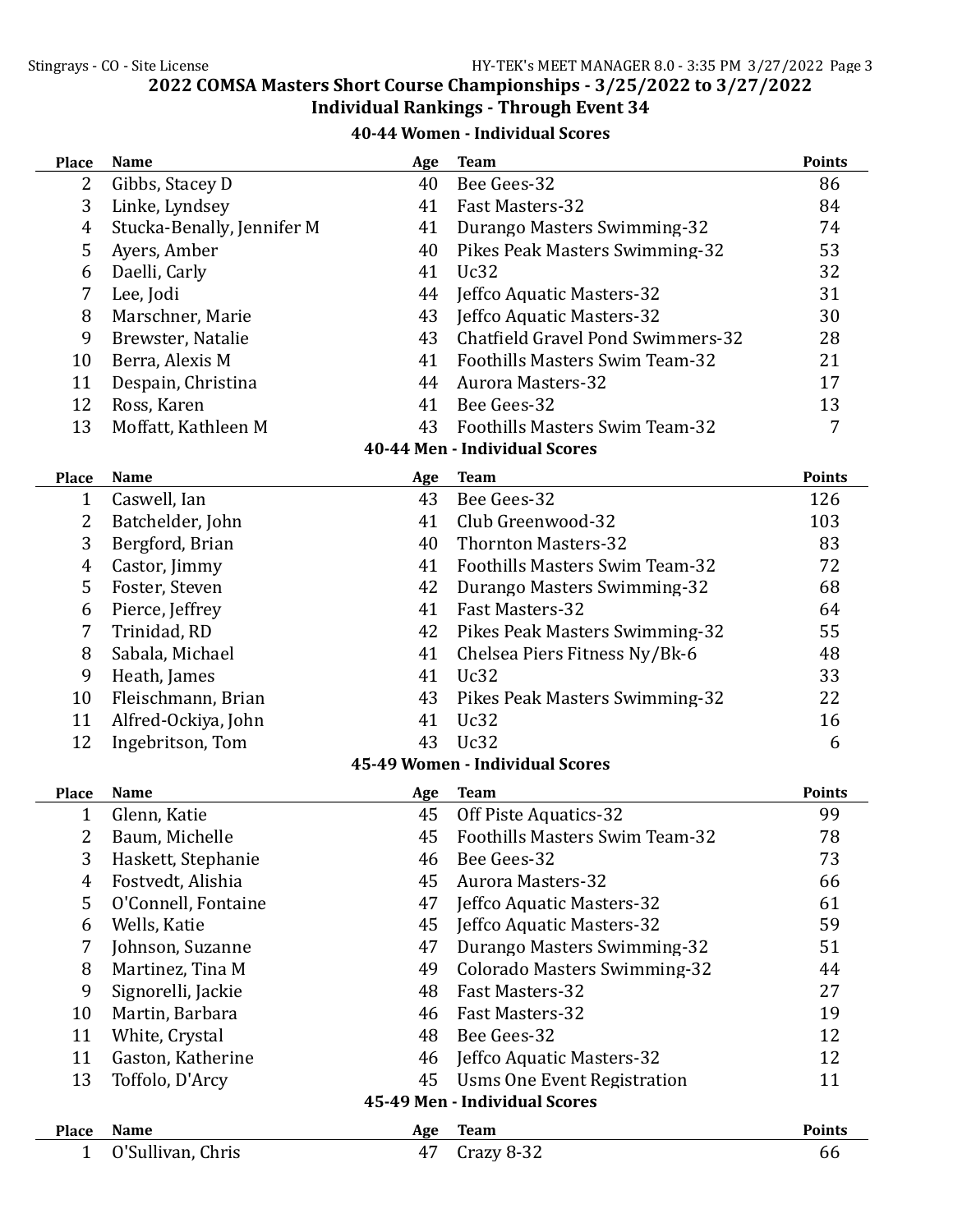2022 COMSA Masters Short Course Championships - 3/25/2022 to 3/27/2022

## Individual Rankings - Through Event 34

45-49 Men - Individual Scores

| <b>Place</b>                    | <b>Name</b>             | Age | <b>Team</b>                              | <b>Points</b> |
|---------------------------------|-------------------------|-----|------------------------------------------|---------------|
| 2                               | Hultgren, Edward        | 49  | Colorado Athletic Club Inverne-32        | 55            |
| 3                               | Edwards, Dan            | 48  | <b>Colorado Masters Swimming-32</b>      | 48            |
| $\overline{4}$                  | Newbrough, Nathan       | 47  | Pikes Peak Masters Swimming-32           | 41            |
| 5                               | Braney, Kevin           | 49  | Jeffco Aquatic Masters-32                | 36            |
| 6                               | Rockwell, Michael       | 48  | <b>Foothills Masters Swim Team-32</b>    | 30            |
| 7                               | Crosscup, Daniel        | 46  | Fast Masters-32                          | 22            |
| 8                               | Martin, Greg J          | 47  | Colorado Athletic Club Inverne-32        | 19            |
| 9                               | Wick, Abe               | 47  | Bee Gees-32                              | 9             |
|                                 |                         |     | 50-54 Women - Individual Scores          |               |
| <b>Place</b>                    | <b>Name</b>             | Age | <b>Team</b>                              | <b>Points</b> |
| $\mathbf 1$                     | Henault, Kerry F        | 50  | <b>Thornton Masters-32</b>               | 71            |
| 1                               | Bierstedt, Michele      | 51  | Foothills Masters Swim Team-32           | 71            |
| 3                               | Garland, Crystal        | 50  | Club Greenwood-32                        | 66            |
| $\overline{4}$                  | Williams, Susan         | 52  | <b>Foothills Masters Swim Team-32</b>    | 60            |
| 5                               | Moss, Bonnie            | 50  | Pikes Peak Masters Swimming-32           | 55            |
| 6                               | Dravenstott, Laura      | 50  | Colorado Athletic Club Inverne-32        | 50            |
| 6                               | Early, Sarah            | 50  | <b>Thornton Masters-32</b>               | 50            |
| 8                               | Orgill, Michelle        | 50  | Club Greenwood-32                        | 40            |
| 9                               | Seavall, Kelly          | 53  | Club Greenwood-32                        | 36            |
| 10                              | Vowles, Nicole          | 51  | Fast Masters-32                          | 33            |
| 11                              | Batizy-Morley, Julianna | 51  | <b>Colorado Masters Swimming-32</b>      | 32            |
| 12                              | Albano, Susan B         | 51  | Club Greenwood-32                        | 15            |
| 13                              | Torrence, Diane         | 53  | Pikes Peak Masters Swimming-32           | 11            |
|                                 |                         |     | 50-54 Men - Individual Scores            |               |
| <b>Place</b>                    | <b>Name</b>             | Age | <b>Team</b>                              | <b>Points</b> |
| 1                               | Garland, Bob            | 52  | Club Greenwood-32                        | 91            |
| 2                               | Rosinski, Thomas        | 52  | Lakewood Dawgs-32                        | 69            |
| 3                               | Landreth, John          | 52  | New Albany Aquatics Club-17              | 66            |
| $\overline{4}$                  | Gotto, Tony             | 50  | <b>Colorado Masters Swimming-32</b>      | 51            |
| 5                               | White, Brad             | 52  | Bee Gees-32                              | 48            |
| 5                               | Pazmino, Jorge          | 52  | <b>Aurora Masters-32</b>                 | 48            |
| 7                               | Murphy, Seth            | 52  | Foothills Masters Swim Team-32           | 43            |
| 8                               | Holmes, Todd            | 52  | <b>Aurora Masters-32</b>                 | 38            |
| 9                               | Brown, Brian            | 51  | Club Greenwood-32                        | 37            |
| 10                              | Sheldon, Paul           | 51  | <b>Colorado Masters Swimming-32</b>      | 20            |
| 11                              | Barnes, Daudi           | 52  | Durango Masters Swimming-32              | 18            |
| 11                              | Mendez, Mario           | 51  | <b>Usms One Event Registration</b>       | 18            |
| 11                              | Weis, Robert            | 51  | Bee Gees-32                              | 18            |
| 14                              | Moore, Ryan             | 52  | Fast Masters-32                          | 17            |
| 15                              | Stus, Michael           | 52  | Fast Masters-32                          | 11            |
| 16                              | Lingle, Jeffrey         | 51  | <b>Chatfield Gravel Pond Swimmers-32</b> | 9             |
| 17                              | Isert, Tim              | 54  | Colorado Athletic Club Inverne-32        | 3             |
| 55-59 Women - Individual Scores |                         |     |                                          |               |
| <b>Place</b>                    | Name                    | Age | <b>Team</b>                              | <b>Points</b> |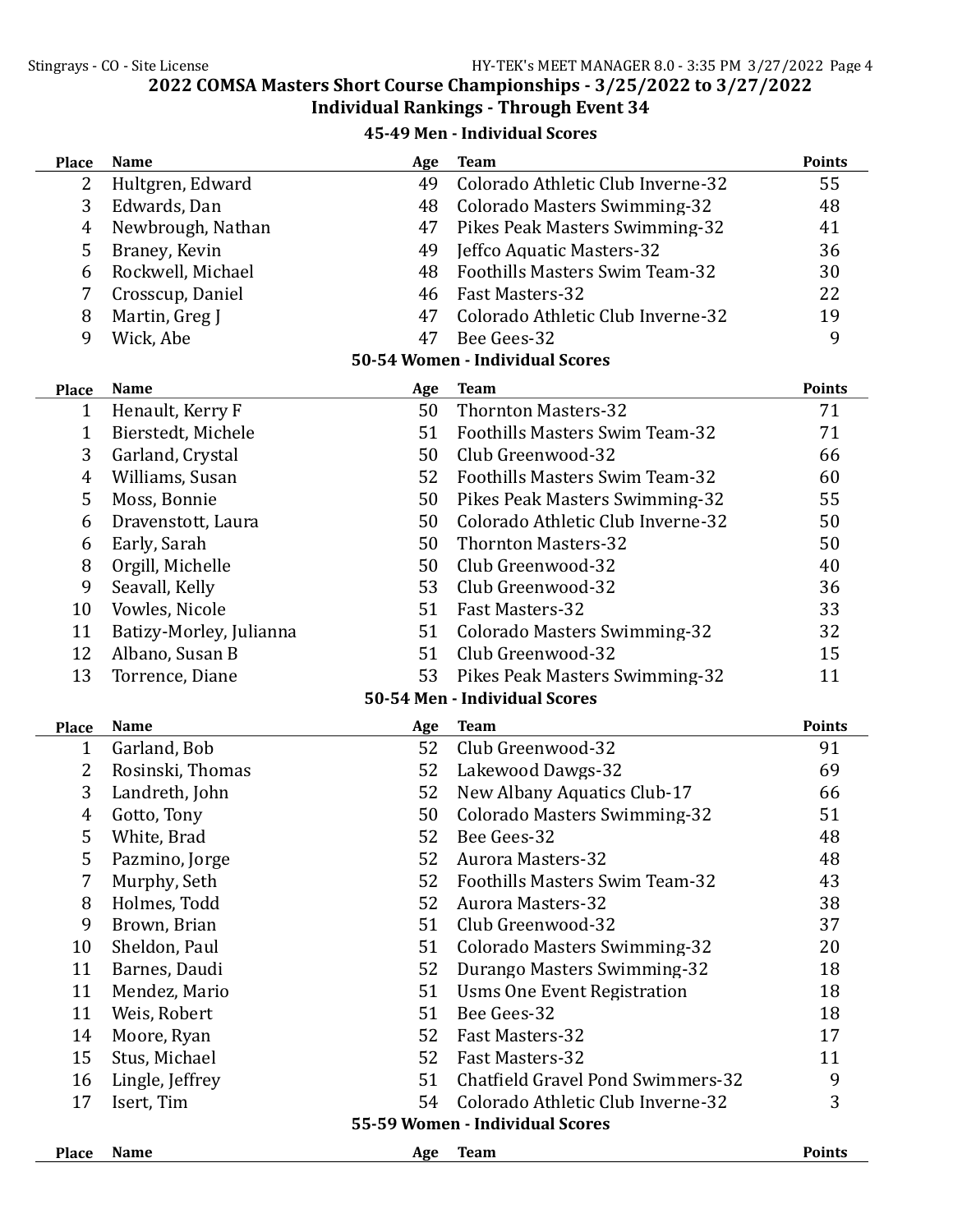# 2022 COMSA Masters Short Course Championships - 3/25/2022 to 3/27/2022

|              |                     |     | <b>Individual Rankings - Through Event 34</b> |               |
|--------------|---------------------|-----|-----------------------------------------------|---------------|
| $\mathbf{1}$ | Steffe, Kathleen    | 59  | Colorado Athletic Club Inverne-32             | 139           |
| 2            | Vanderpoel, Nicole  | 57  | Club Greenwood-32                             | 105           |
| 3            | Campbell, Ellen     | 58  | Colorado Athletic Club Inverne-32             | 65            |
| 4            | Lee, Julie          | 56  | <b>Foothills Masters Swim Team-32</b>         | 61            |
| 5            | Eldridge, Audrey    | 59  | Pikes Peak Masters Swimming-32                | 44            |
| 6            | McDonald, Kae       | 59  | Colorado Masters Swimming-32                  | 41            |
| 7            | Sappey, Collette H  | 57  | <b>Colorado Masters Swimming-32</b>           | 33            |
| 8            | Sgambati, Sue       | 57  | Club Greenwood-32                             | 27            |
| 9            | Puerner, Jennifer   | 58  | Bee Gees-32                                   | 25            |
| 10           | Hancock, Jacqueline | 59  | <b>Foothills Masters Swim Team-32</b>         | 23            |
| 11           | Walker, Laurie      | 57  | <b>Aurora Masters-32</b>                      | 19            |
| 12           | Derr, Kirsten       | 57  | Club Greenwood-32                             | 14            |
| 13           | Sellard, Tracy      | 57  | Uc32                                          | 6             |
|              |                     |     | 55-59 Men - Individual Scores                 |               |
| <b>Place</b> | <b>Name</b>         | Age | <b>Team</b>                                   | <b>Points</b> |
| $\mathbf 1$  | Barringer, Rob      | 56  | <b>Colorado Masters Swimming-32</b>           | 111           |
| 2            | Neilsen, Eric       | 56  | Fast Masters-32                               | 74            |
| 3            | Wise, Mike          | 57  | Foothills Masters Swim Team-32                | 59            |
| 4            | Jimenez, Ignacio    | 56  | Crazy 8-32                                    | 55            |
| 5            | Ponthier, Chuck     | 59  | Colorado Athletic Club Inverne-32             | 51            |
| 6            | Carlson, David      | 59  | <b>Foothills Masters Swim Team-32</b>         | 49            |
| 7            | Edgerton, Karl      | 59  | Off Piste Aquatics-32                         | 37            |
| 8            | Jankelow, Mark      | 58  | Uc32                                          | 31            |
| 9            | Bennett, Dean       | 55  | <b>Colorado Masters Swimming-32</b>           | 27            |
| 10           | Maynard, Charlie    | 56  | Pikes Peak Masters Swimming-32                | 24            |
| 11           | Jones, Rich         | 56  | Jeffco Aquatic Masters-32                     | 19            |
| 12           | Nielson, Rich       | 58  | Uc32                                          | 14            |
| 13           | Joyner, Thomas T    | 56  | Durango Masters Swimming-32                   | 12            |
|              |                     |     | 60-64 Women - Individual Scores               |               |
| <b>Place</b> | <b>Name</b>         | Age | <b>Team</b>                                   | <b>Points</b> |
| 1            | Garnier, Kathy      | 61  | Colorado Athletic Club Inverne-32             | 122           |
| 2            | Maleike, Corinna    | 61  | <b>Thornton Masters-32</b>                    | 98            |
| 3            | Wiese, Carolyn      | 62  | Colorado Masters Swimming-32                  | 93            |
| 4            | Cotton, Suzy        | 62  | Colorado Athletic Club Inverne-32             | 68            |
| 5            | Townley, Antoinette | 61  | <b>Thornton Masters-32</b>                    | 53            |
| 5            | Crouch, Kim         | 60  | Uc32                                          | 53            |
| 7            | Nelson, Judy A      | 61  | Club Greenwood-32                             | 45            |
| 8            | Parker, Andrea      | 60  | Durango Masters Swimming-32                   | 40            |
| 9            | Broad, Catherine    | 62  | Jeffco Aquatic Masters-32                     | 35            |
| 9            | Stokoe, Jeanne      | 60  | <b>Thornton Masters-32</b>                    | 35            |
| 11           | Kitchen, Kim        | 63  | Durango Masters Swimming-32                   | 19            |
| 12           | Donahue, Barbara    | 61  | Foothills Masters Swim Team-32                | 16            |
| 13           | Nolte, Susan D      | 61  | Colorado Athletic Club Inverne-32             | 14            |
| 14           | Gillespie, Melissa  | 60  | Club Greenwood-32                             | 12            |
| 15           | Morrison, Mary      | 62  | <b>Colorado Masters Swimming-32</b>           | 9             |
| 16           | Corbett, Mary       | 60  | <b>Colorado Masters Swimming-32</b>           | 7             |

60-64 Men - Individual Scores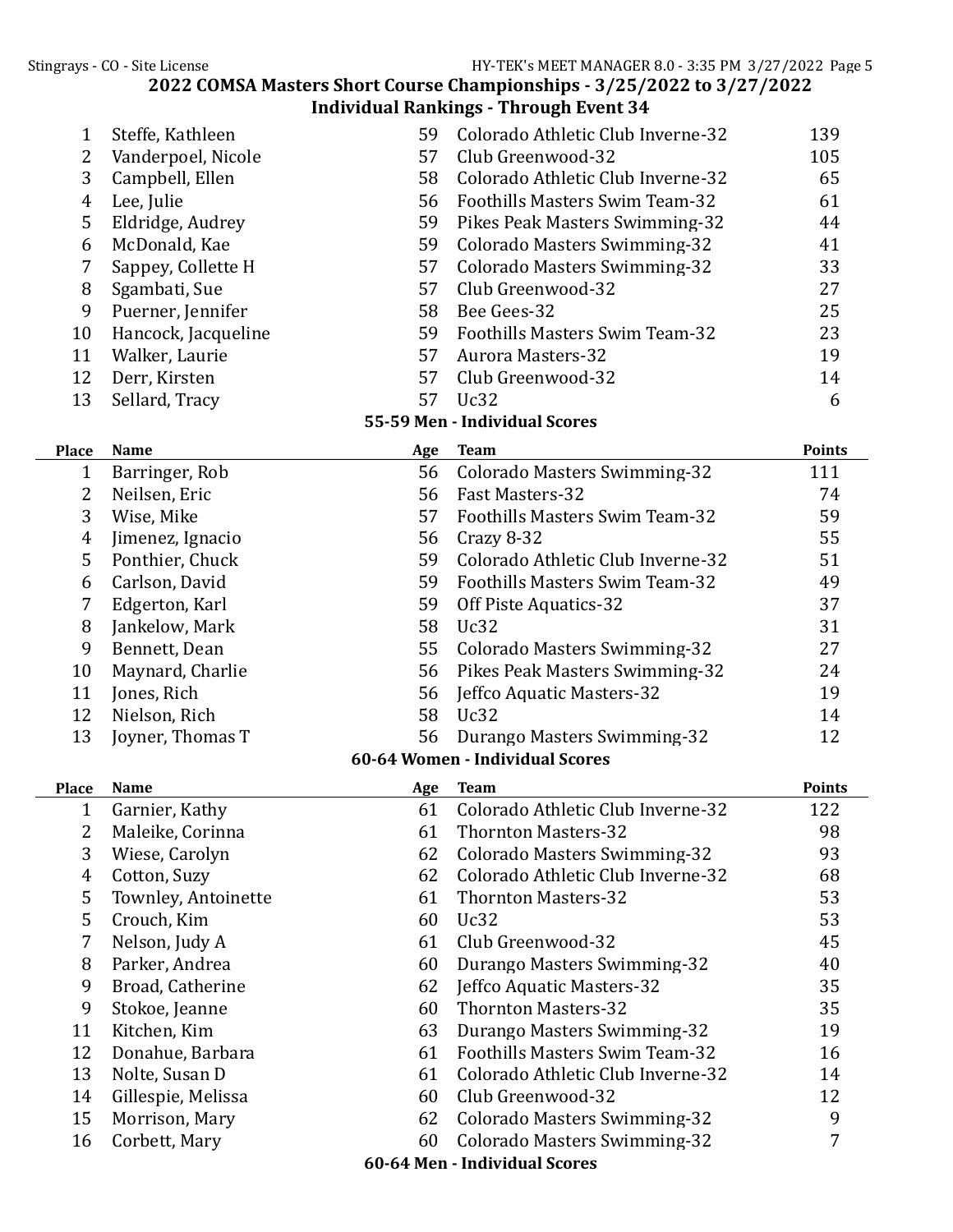| <b>Place</b>                  | <b>Name</b>         | Age | <b>Team</b>                           | <b>Points</b> |  |
|-------------------------------|---------------------|-----|---------------------------------------|---------------|--|
| 1                             | Hugo, John          | 61  | <b>Colorado Masters Swimming-32</b>   | 77            |  |
| $\overline{2}$                | Hansen, Erik D      | 60  | Uc32                                  | 73            |  |
| 3                             | Collings, Mark S    | 61  | Foothills Masters Swim Team-32        | 67            |  |
| 4                             | Bakel, Joseph       | 60  | <b>Fast Masters-32</b>                | 44            |  |
| 5                             | Kalin, Dan M        | 64  | Pikes Peak Masters Swimming-32        | 38            |  |
| 6                             | Ramirez, Alfonso    | 60  | Bee Gees-32                           | 37            |  |
| 7                             | Bunevich, Steven    | 61  | Foothills Masters Swim Team-32        | 32            |  |
| 7                             | Sheahan, Dan        | 64  | Kroc Masters-35                       | 32            |  |
| 9                             | Pedelty, Jeffrey    | 64  | Uc32                                  | 29            |  |
| 10                            | Reetziii, Eric      | 62  | Bee Gees-32                           | 27            |  |
| 11                            | Miller, David       | 64  | Club Greenwood-32                     | 25            |  |
| 11                            | Kelly, John         | 60  | Bee Gees-32                           | 25            |  |
| 13                            | Erzinger, Martin J  | 64  | Club Greenwood-32                     | 24            |  |
| 14                            | O'Keeffe, John      | 60  | Bee Gees-32                           | 23            |  |
| 15                            | Cattles, Steve      | 62  | Bee Gees-32                           | 19            |  |
| 16                            | Crozier, Cliff      | 61  | <b>Foothills Masters Swim Team-32</b> | 16            |  |
| 17                            | Classen, Ken        | 60  | Foothills Masters Swim Team-32        | 14            |  |
| 18                            | Seymour, Dag        | 63  | Jeffco Aquatic Masters-32             | 8             |  |
| 19                            | Arnold, Fred        | 60  | Fast Masters-32                       | 6             |  |
|                               |                     |     | 65-69 Women - Individual Scores       |               |  |
| <b>Place</b>                  | <b>Name</b>         | Age | <b>Team</b>                           | <b>Points</b> |  |
| $\mathbf 1$                   | Metz, Catherine     | 66  | Durango Masters Swimming-32           | 88            |  |
| 2                             | Achterberg, Elaine  | 67  | Foothills Masters Swim Team-32        | 80            |  |
| 3                             | Lambert, Judy E     | 65  | Bee Gees-32                           | 68            |  |
| $\overline{4}$                | Bloomfield, Sue A   | 69  | Fast Masters-32                       | 62            |  |
| 5                             | Rosener, Karen      | 68  | Fast Masters-32                       | 43            |  |
| 6                             | Johns, Margaret     | 67  | Pikes Peak Masters Swimming-32        | 31            |  |
| 7                             | Bennett, Aimee      | 65  | <b>Colorado Masters Swimming-32</b>   | 25            |  |
| 8                             | Brinton, Marjorie H | 66  | Durango Masters Swimming-32           | 18            |  |
| 8                             | Morrison, Lynn      | 67  | Lone Star Masters-26                  | 18            |  |
| 10                            | Hoffecker, Lily     | 66  | <b>Colorado Masters Swimming-32</b>   | 13            |  |
| 11                            | Kerr, Ann           | 65  | Club Greenwood-32                     | 11            |  |
| 65-69 Men - Individual Scores |                     |     |                                       |               |  |
| <b>Place</b>                  | <b>Name</b>         | Age | <b>Team</b>                           | <b>Points</b> |  |
| 1                             | Tveitmoe, Robert    | 69  | Jeffco Aquatic Masters-32             | 84            |  |
| 2                             | Valvano, John J     | 65  | Jeffco Aquatic Masters-32             | 66            |  |
| 3                             | Stanback, John H    | 68  | Fast Masters-32                       | 64            |  |
| $\overline{4}$                | Nolte, Christopher  | 65  | Colorado Athletic Club Inverne-32     | 54            |  |
| $\overline{4}$                | Ronat, Jon          | 66  | <b>Foothills Masters Swim Team-32</b> | 54            |  |
| 6                             | Louie, Jamie        | 65  | <b>Cosa Swimming Masters-32</b>       | 53            |  |
| 7                             | Hess, Richard       | 67  | Bee Gees-32                           | 50            |  |
| 8                             | Morrison, Jeffrey   | 67  | <b>Colorado Masters Swimming-32</b>   | 38            |  |
| 9                             | Petrie, Stephen     | 65  | <b>Aurora Masters-32</b>              | 34            |  |
| 10                            | Pearcy, Rick        | 68  | Durango Masters Swimming-32           | 33            |  |
| 11                            | Alvarado, Ray       | 65  | Colorado Masters Swimming-32          | 21            |  |